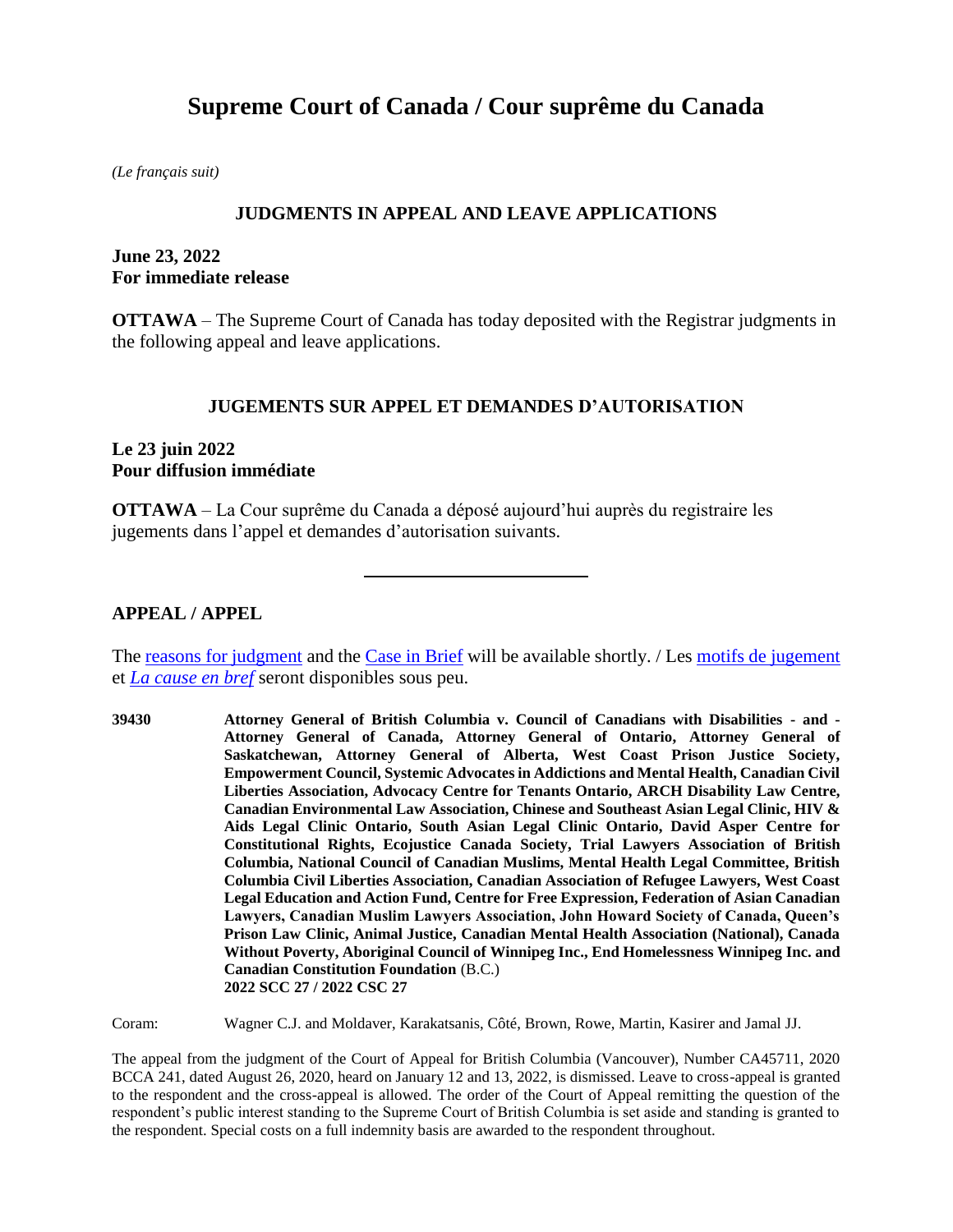L'appel interjeté contre l'arrêt de la Cour d'appel de la Colombie-Britannique (Vancouver), numéro CA45711, 2020 BCCA 241, daté du 26 août 2020, entendu les 12 et 13 janvier 2022, est rejeté. L'autorisation d'interjeter un appel incident est accordée à l'intimé et l'appel incident est accueilli. L'ordonnance de la Cour d'appel renvoyant à la Cour suprême de la Colombie-Britannique la question de la qualité pour agir dans l'intérêt public de l'intimé est écartée et la qualité pour agir est reconnue à l'intimé. Des dépens spéciaux sur la base de l'indemnisation intégrale sont adjugés à l'intimé devant toutes les cours.

# **APPLICATIONS FOR LEAVE / DEMANDES D'AUTORISATION :**

## **GRANTED / ACCORDÉE**

*Attorney General of Ontario and Her Majesty the Queen in Right of Ontario v. Mike Restoule, Patsy Corbiere, Duke Peltier, Peter Recollet, Dean Sayers and Roger Daybutch, on their own behalf and on behalf of all Members of the Ojibewa (Anishinaabe) Nation who are beneficiaries of the Robinson Huron Treaty of 1850, Red Rock First Nation, Whitesand First Nation and Attorney General of Canada - and between - Attorney General of Ontario and Her Majesty the Queen in Right of Ontario v. Chief and Council of Red Rock First Nation, on behalf of the Red Rock First Nation Band of Indians, Chief and Council of the Whitesand First Nation on behalf of the Whitesand First Nation Band of Indians and Attorney General of Canada* (Ont.) (Civil) (By Leave) [\(40024\)](https://www.scc-csc.ca/case-dossier/info/sum-som-eng.aspx?cas=40024)

The motion for leave to intervene filed by Biigtigong Nishnaabeg First Nation is dismissed, without prejudice to its right to bring a motion for leave to intervene in the appeal.

The application for leave to appeal from the judgment of the Court of Appeal for Ontario, Numbers C66455 and C68595, 2021 ONCA 779, dated November 5, 2021 is granted.

The conditional application for leave to cross-appeal by Mike Restoule, Patsy Corbiere, Duke Peltier, Peter Recollet, Dean Sayers and Roger Daybutch, on their own behalf and on behalf of all Members of the Ojibewa (Anishinaabe) Nation who are beneficiaries of the Robinson Huron Treaty of 1850, is granted.

The conditional application for leave to cross-appeal by the Chief and Council of Red Rock First Nation, on behalf of the Red Rock First Nation Band of Indians, and the Chief and Council of the Whitesand First Nation on behalf of the Whitesand First Nation Band of Indians, is granted.

La requête pour permission d'intervenir par Première nation Biigtigong Nishnaabeg est rejetée, sans préjudice à son droit de présenter une demande pour permission d'intervenir dans l'appel.

La demande d'autorisation d'appel de l'arrêt de la Cour d'appel de l'Ontario, numéros C66455 et C68595, 2021 ONCA 779, daté du 5 novembre 2021, est accueillie.

La demande conditionnelle d'autorisation d'appel incident par Mike Restoule, Patsy Corbiere, Duke Peltier, Peter Recollet, Dean Sayers et Roger Daybutch, en leur propre nom et au nom de tous les membres de la Nation ojibwée (anishinaabée) qui sont bénéficiaires du Traité Robinson-Huron de 1850, est accueillie.

La demande conditionnelle d'autorisation d'appel incident par le chef et le conseil de la Première nation de Red Rock, au nom de la Bande indienne de la Première nation de Red Rock, le chef et le conseil de la Première nation Whitesand, au nom de la Bande indienne de la Première nation Whitesand, est accueillie.

#### **DISMISSED / REJETÉES**

*3095-2899 Québec inc. c. Directeur des poursuites criminelles et pénales* (Qc) (Criminelle) (Autorisation) [\(39867\)](https://www.scc-csc.ca/case-dossier/info/sum-som-fra.aspx?cas=39867)